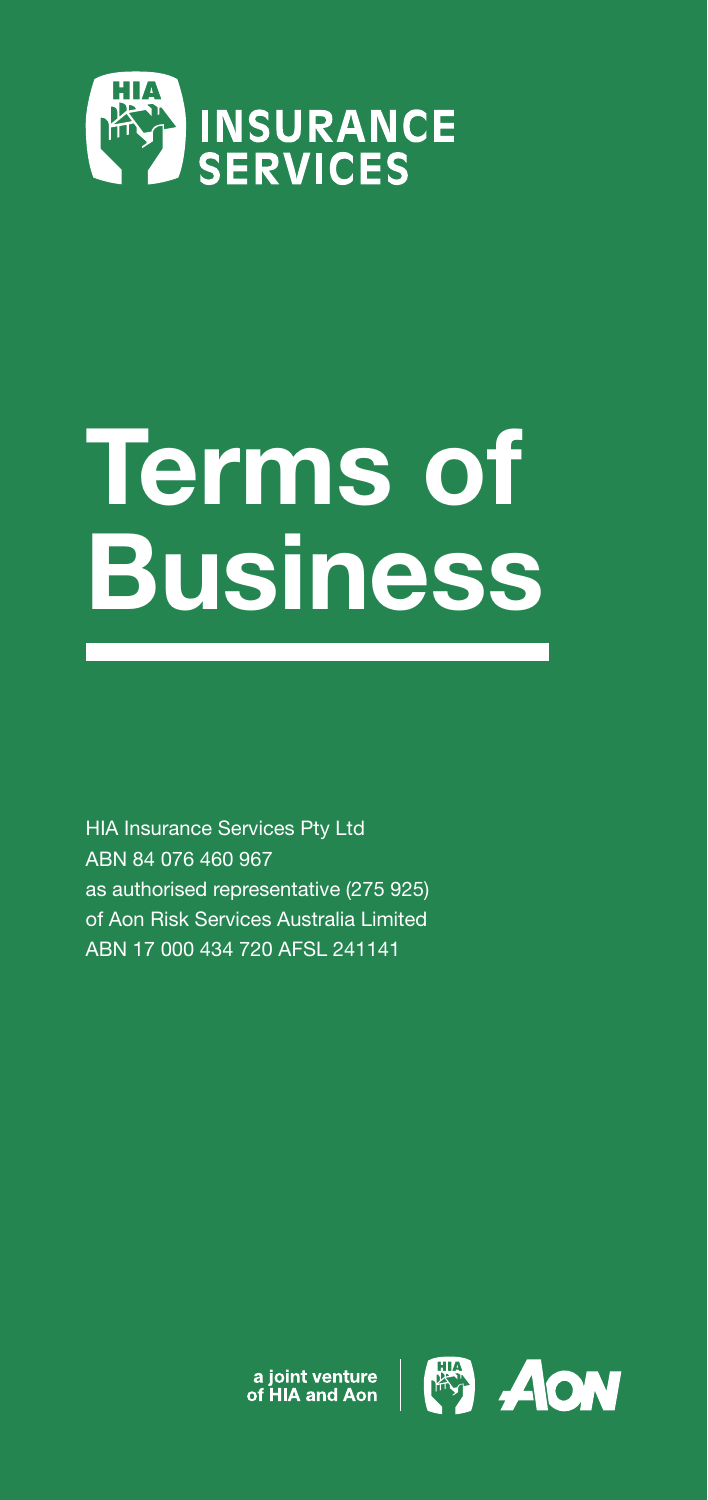Thank you for appointing HIA Insurance Services Pty Ltd ABN 84 076 460 967 (HIAIS, we, us, our) as an Authorised Representative (No 275925) of Aon Risk Services Australia Limited ABN 17 000 434 720 AFSL 241141 (Aon) as your insurance broker and/or advisor.

These Terms of Business (Terms), along with our Financial Services Guide (FSG) set out the terms and conditions upon which HIAIS will provide our services (Services) to you (our Agreement).

Please take the time to read our FSG carefully as it contains some very important information about the products and services HIAIS provides. It also explains how we and our representatives may be remunerated and contains details of how we manage conflicts of interest and complaints.

## 1. Acceptance and Term

1.1. You will be taken to have accepted this Agreement by continuing to instruct us, unless otherwise agreed in writing with you.

1.2. Unless otherwise agreed in writing, this Agreement commences from the day you engage us and continues until either party provides 60 days' written notice of termination (expiring after any initial term we agree with you). Unless otherwise agreed in writing, all outstanding claims will be passed on to you for future handling from the date of termination.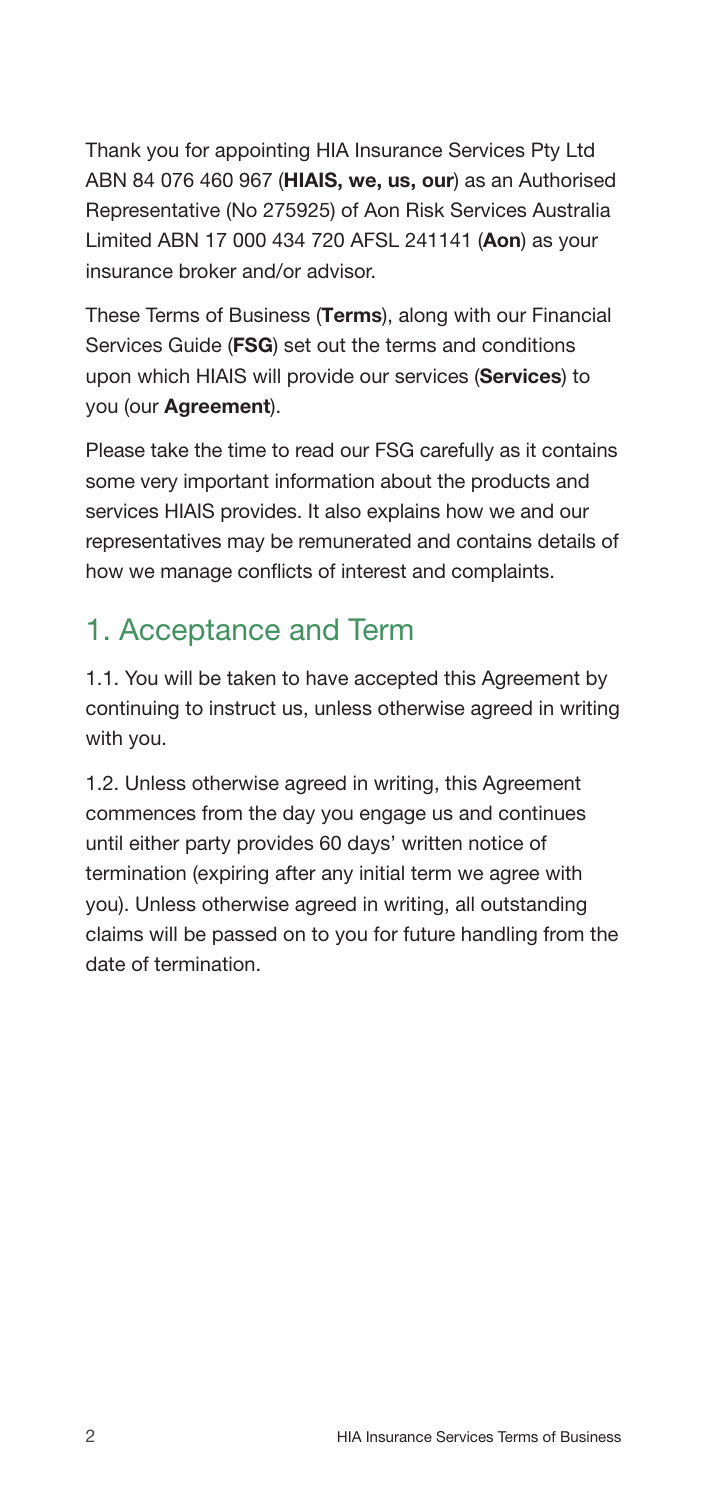#### 2. Your Information Obligations

2.1. We rely on you to provide accurate, complete and timely information to enable us to perform the Services and to make a fair presentation of the risk to your insurers. You must comply with your legal duty to disclose all material facts when entering into a contract of insurance. You accept full responsibility for the accuracy of the information provided and appreciate that we will rely on the accuracy and completeness of the information you provide in providing the Services and arranging your insurances. You understand that failure to provide all necessary information to an insurer, whether intentional or in error, could result in the impairment or voiding of coverage.

2.2. We also rely on you to carefully review all documents we give you (including policies and endorsements) containing the terms of your cover (including applicable limits, sub-limits and deductibles and your obligations) to ensure that the cover suits your needs and so you understand and comply with your obligations under your policies. Failure to do this may result in uninsured losses. Please advise us immediately if you notice any mistakes of fact or believe the contents do not address your needs.

2.3. Should a circumstance, event or loss occur which could result in you making a claim, you should advise us of the details as soon as possible and within the time required under your contract of insurance. Failure to advise an insurer of such a circumstance, event or loss could prejudice your rights under an insurance contract.

2.4. You agree that all decisions regarding the amount, type or terms of coverage shall be your sole responsibility. While HIA Insurance Services may provide advice and recommendations, you must decide the specific coverage that is appropriate for your particular circumstances and financial position.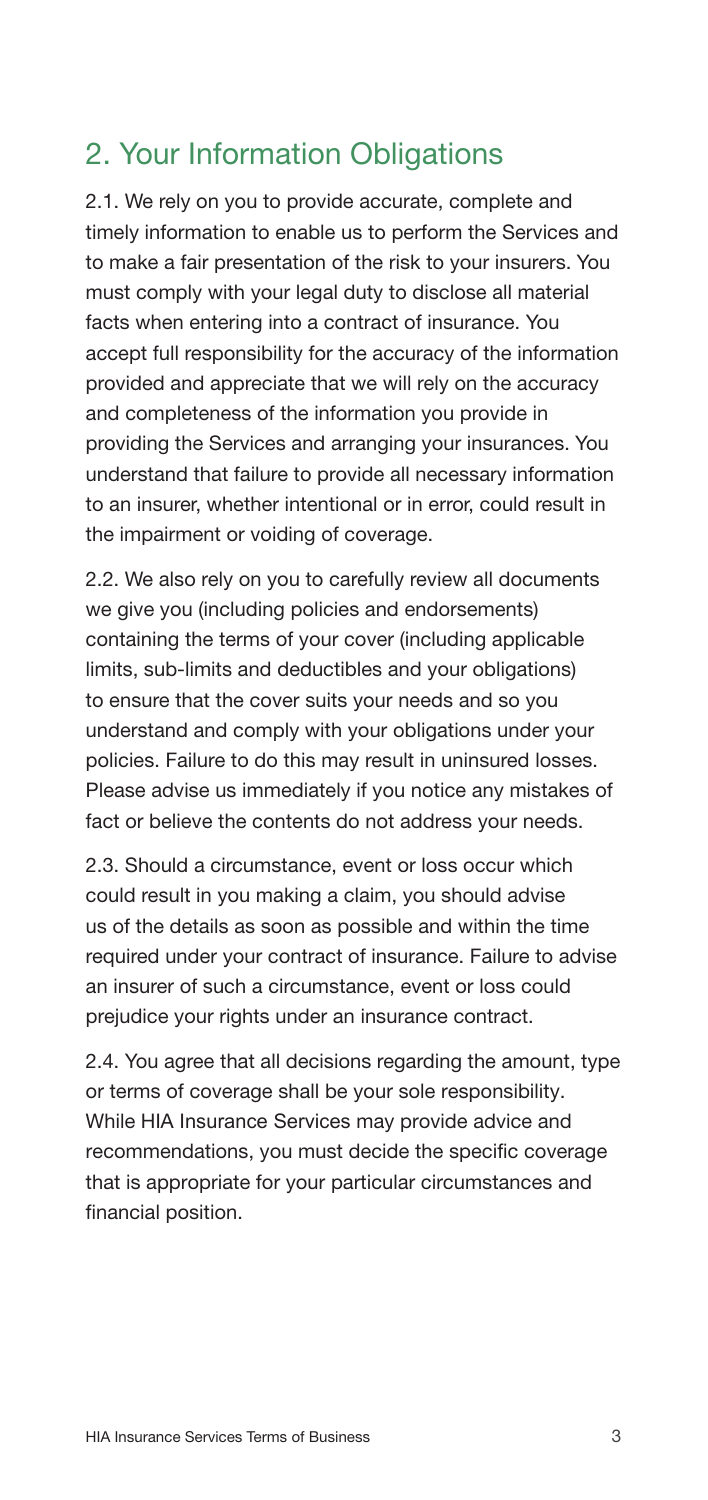#### 3. Remuneration

3.1. To the extent permitted by law, where we provide insurance broking services, our commission and fees are earned in full at the time of the placement of the relevant policy and we will be entitled to all commission and fees in respect of the full policy period, even if our Agreement terminates early or your policy is cancelled. We may offset such remuneration from any premium refund you are entitled to.

3.2. In the event of early termination of our Agreement where we provide consulting services, we reserve the right to be paid for Services provided up to the date of termination at our prevailing hourly rates.

3.3. If during the term of this Agreement, you instruct us to perform any additional services or arrange a contract of insurance that was not included in the insurance program at the commencement of this Agreement, we will receive additional remuneration as agreed with you in writing from time to time.

3.4. You also agree to reimburse us for all travel and accommodation (including meals) and other out of pocket costs that, with your prior agreement, we reasonably incur in performing the Services.

3.5. Please refer to the FSG for further information about the remuneration HIAIS and Aon may earn for providing our Services.

## 4. Invoices and GST

4.1. Please note that all remuneration referred to in this Agreement or in any invoice, unless clearly stated otherwise, is to be treated as exclusive of GST.

## 5. Premium Payments and Rebates

5.1. You must pay all premiums and other charges on or before the expiry of 14 days from the date of our invoice.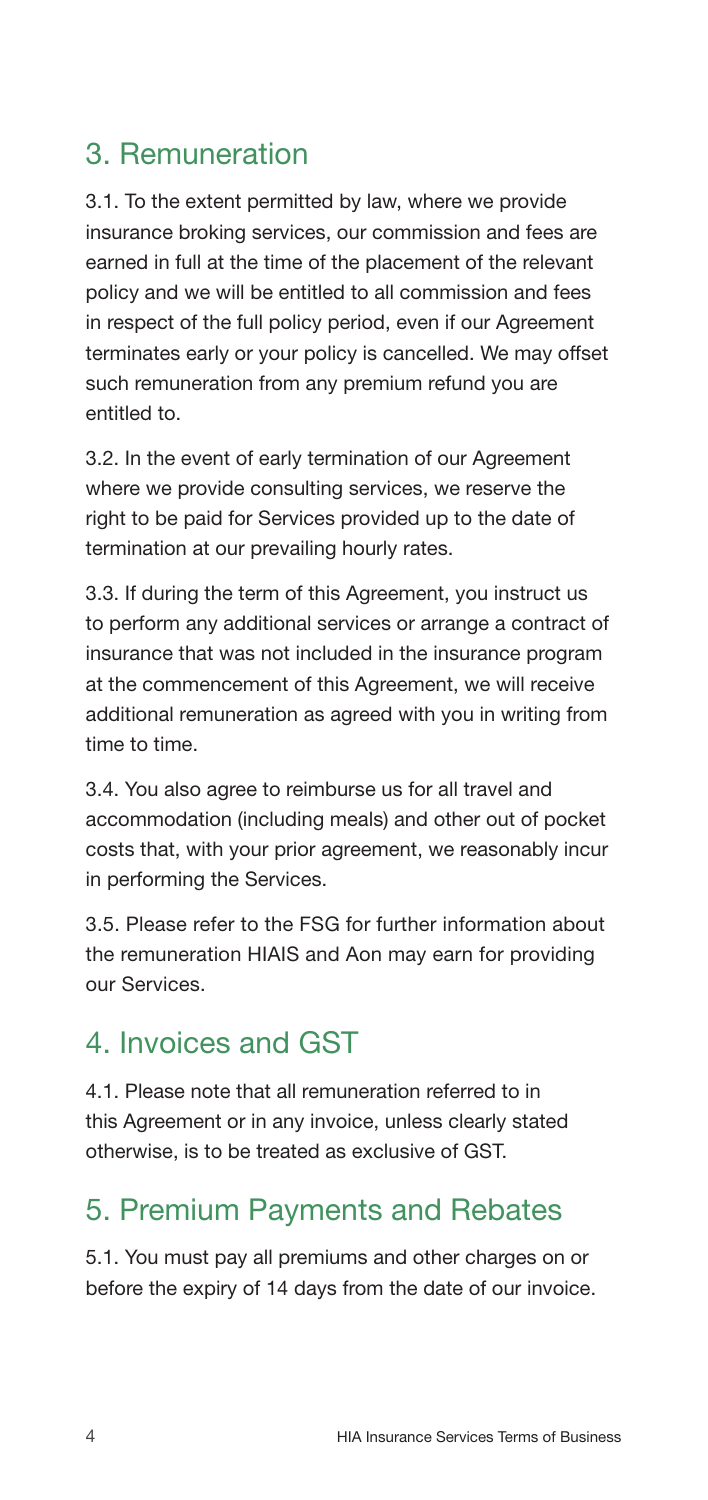5.2. We will advise you if a policy includes a premium payment warranty and you acknowledge that failure to pay the insurer or HIAIS in sufficient time may result in the insurer having the right to cancel the policy. You may remain liable to the insurer for any premium due prior to cancellation of the policy. Please contact us immediately if you are unable to comply with a premium payment warranty or condition.

5.3. We make every effort to correctly determine the premium and statutory charges that apply to your insurance. However, occasionally errors can occur for example, where we make an unintentional error or because a third party advises us of the wrong amount. Please note that we retain the right to correct any such error and you agree, to the extent permitted by law, not to hold HIAIS responsible for any loss you may suffer as a result of the error and its correction.

#### 6. Limitation of Liability

6.1. We will provide the Services with reasonable care and skill. All representations (whether express or implied) and all other implied conditions, warranties and terms as to the provision of the Services are otherwise excluded to the extent permitted by law.

6.2. While we may provide you with information about your insurers' financial standing from time to time, as your broker, we are not the insurer of any risk and we cannot guarantee the availability of insurance for your particular risks. We do not in any way guarantee the solvency of insurers.

6.3. To the extent permitted by law, we and our Representatives will not be responsible or liable for:

a. any consequential, incidental, indirect or special damage or loss of any kind, including loss of profits, loss of revenues, loss of anticipated savings, loss of data, loss of reputation, loss of goodwill, loss of opportunities and loss of business;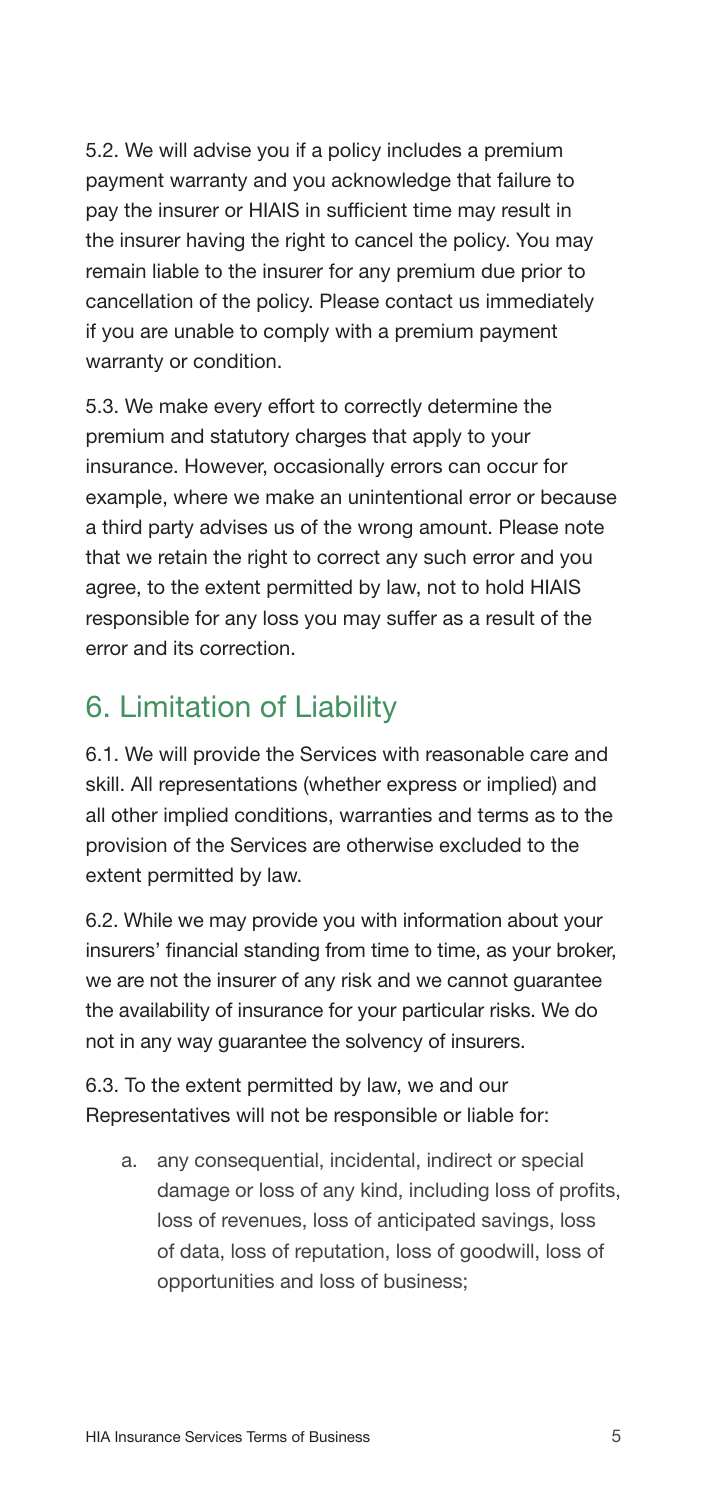- b. the supply by you or others of incorrect or incomplete information (including information that we may use to calculate the premiums and other charges relevant to your insurance) or the failure by you or others to supply information within the time periods reasonably requested by us from time to time;
- c. the default, negligence, error, omission or lack of care on the part of any person other than ourselves;
- d. any variation between a certificate or summary of insurance and the actual terms of cover or any omission from or misstatement in a certificate or summary of insurance; or
- e. any failure or delay on our part where it is due to causes outside our reasonable control, including, but not limited to, any act of God or nature, war or terrorism, riot, civil disturbance, national emergency, epidemic, action or inaction of a government or regulatory authority and strike or other industrial action.

Where "Representatives" means our related entities (as defined within the *Corporations Act 2001* (Cth) (Affiliates), our employees or agents and our Affiliates' employees or agents.

6.4. Our liability (including interest and costs) and the liability of our Representatives in respect of all claims howsoever arising (including in negligence), under or in connection with the Agreement or the Services will be limited (to the extent permitted by law) to A\$3,000,000 in the total aggregate.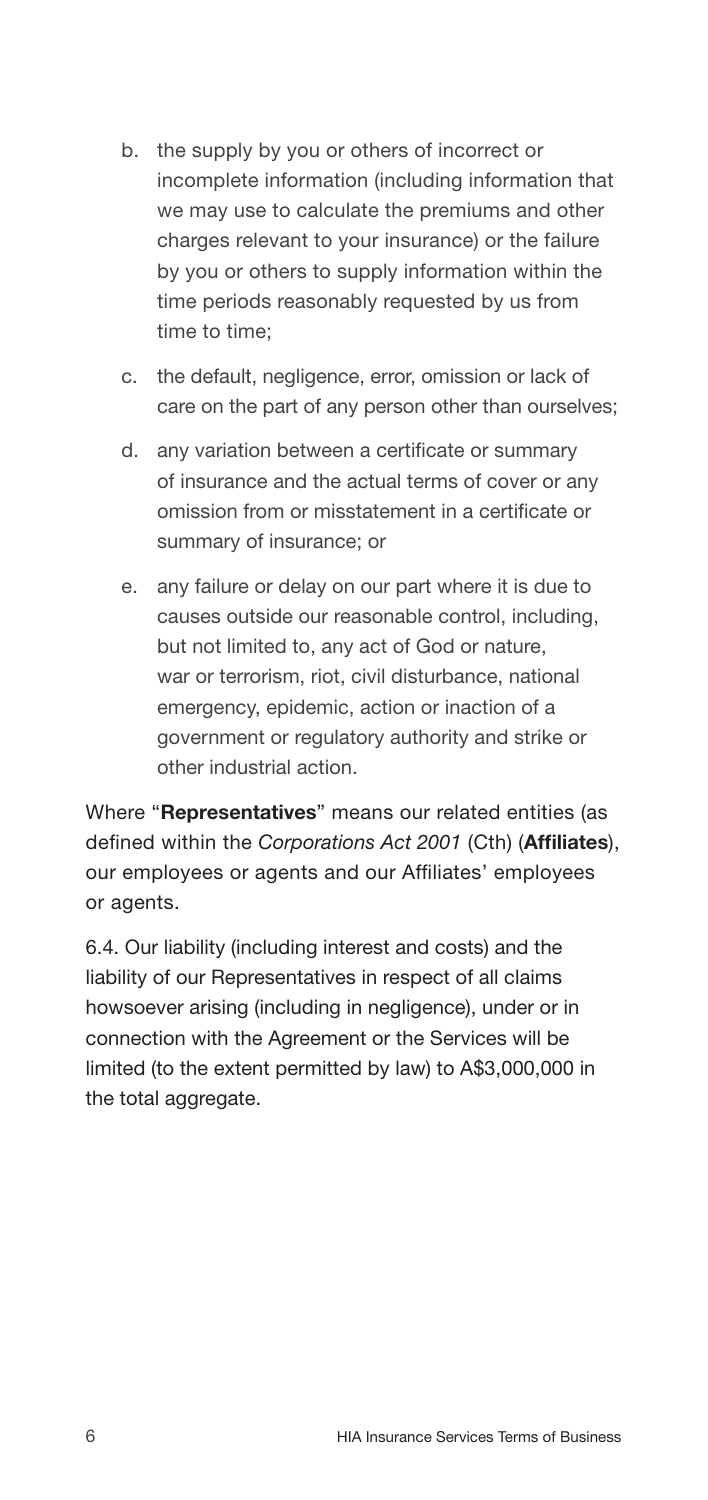# 7. Confidentiality

7.1. We will keep all confidential information received from you confidential and use it solely for the purpose of performing the Services. However, our confidentiality obligation does not apply where you have given written permission otherwise; where disclosure is required to satisfy legal obligations or regulatory requirements; where disclosure is reasonably required to carry out the Services (for example, providing information to current or prospective insurers); where such information is in the public domain; or where the information is rightfully in our possession other than as a result of a breach of any obligation of confidentiality.

7.2. You agree that we are entitled to make reference to you in publications, proposals or similar submissions to prospective clients, unless you expressly prohibit such disclosure.

# 8. Non-Dissemination of Material

8.1. Our communications with you, your employees or agents, whether written or oral are provided solely for your information and use in connection with any engagement, and accordingly, must not be used for any other purpose without our prior written consent.

8.2. No other party is entitled to rely on any of our reports, information or advices for any purpose whatsoever, and we disclaim any responsibility to any such third party who has had communicated to them the report, information or advice provided by us to you as part of any engagement.

#### 9. Non-solicitation

9.1. You agree that you will not, without our prior written consent, employ or engage the services of our employees or agents during the term of this Agreement or during the twelve (12) months following termination of this Agreement.

9.2. This clause does not apply where you in good faith, employ or engage our employees or agents who respond to a general advertisement.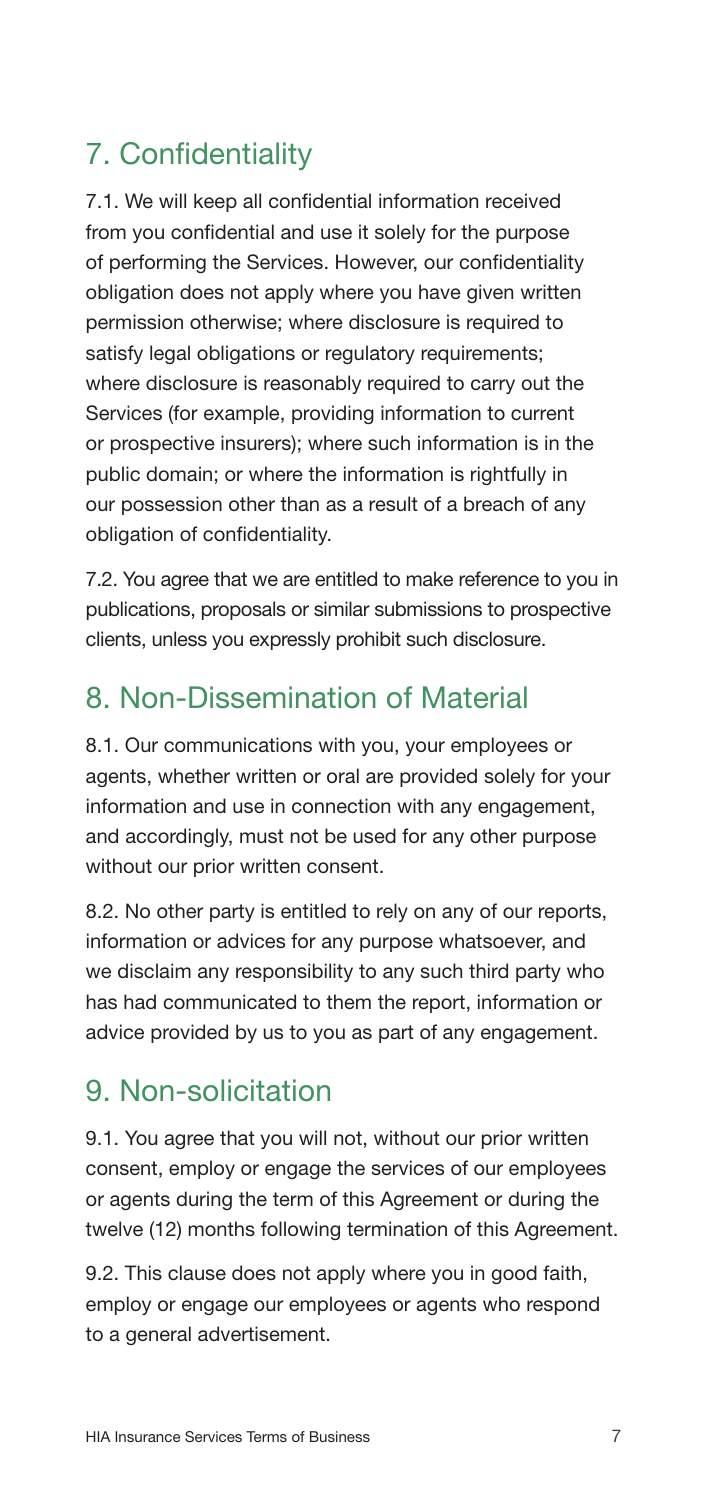## 10. Intellectual Property

10.1. We retain title, copyright, patents and all other intellectual property rights to our knowledge, ideas, concepts, programs, documentation, models, studies and methodologies used, acquired or developed in servicing you.

10.2. You acknowledge that we are in the business of providing similar services to other clients and agree to our utilising the same intellectual property and rights in servicing other clients as long as we keep your confidential information confidential in accordance with this Agreement.

10.3. Unless otherwise agreed in writing, we retain copyright in all material provided to you or otherwise generated in the course of carrying out the Services.

# 11. Privacy

11.1. We both agree to comply with the Privacy Act 1988 (Cth) (Privacy Act) and any other applicable privacy or data protection laws regulating the collection, storage, use and disclosure of "personal information" as defined under the Privacy Act, including the Spam Act 2003 (Cth) and Do Not Call Register Act 2006 (Cth), and do all that is reasonably needed on each of our parts to enable the other to comply with them.

11.2. You acknowledge and agree that:

- a. any personal information that you disclose to us has been collected in accordance with the Privacy Act and that we are authorised to collect such information from you; and
- b. you have received the attached Aon Privacy Notice and you provide your consent for us to use, disclose and otherwise deal with any personal information (including any "sensitive information" as defined under the Privacy Act) provided to us by you in accordance with the terms of this notice.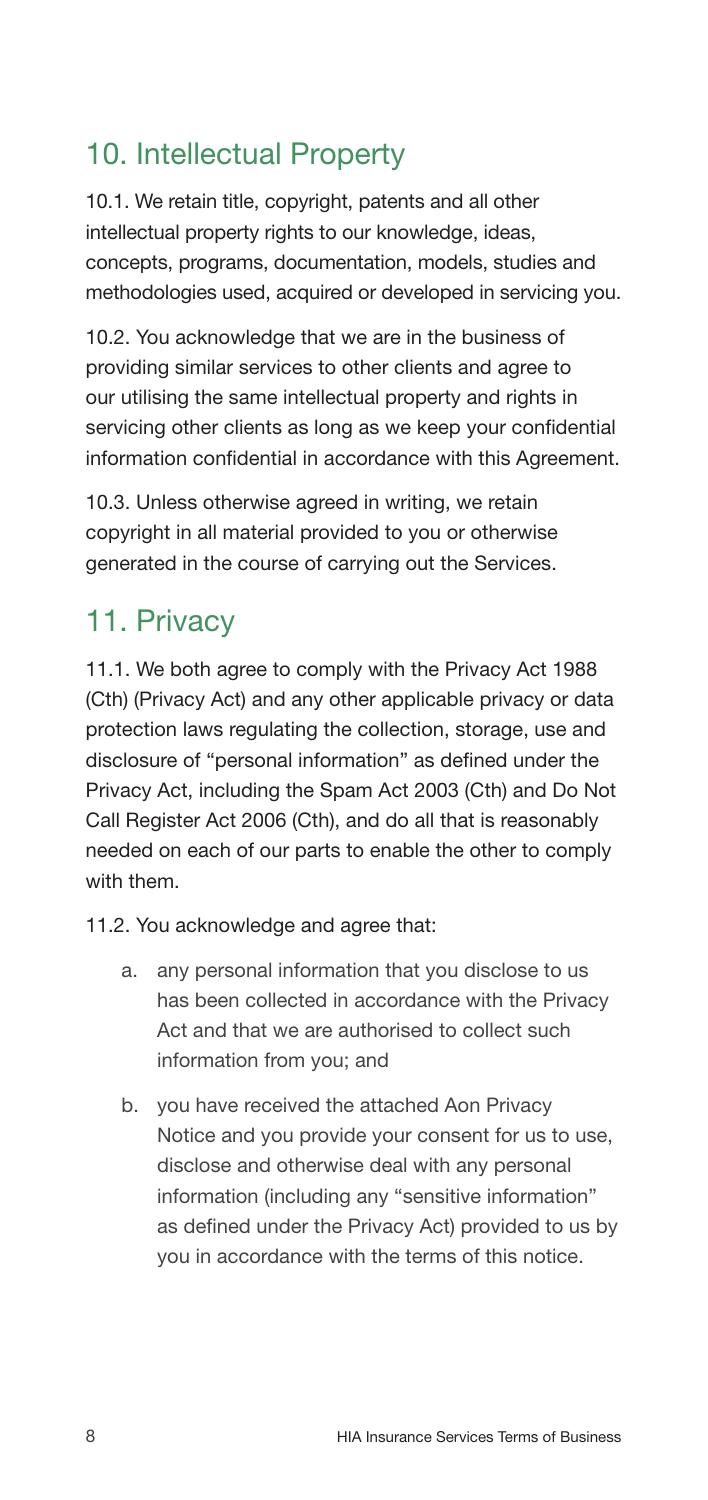11.3. If we become aware of a data breach which relates to personal information, the parties will cooperate with each other for the purposes of determining whether the data breach results in real risk of serious harm to any of the individuals to whom the personal information relates and to remedy any such breach in accordance with any applicable laws.

## 12. Use of Non-personal Data and Information

12.1. The Aon Group may provide analytics, consulting and other services to its clients based on the non-personal data the Aon Group collects from you, and your related parties, as part of our engagement with you (Collected Data).

12.2. These services may include: (i) providing our clients with customised services and recommendations; (ii) identifying client opportunities; (iii) optimising and improving our products, services and operations; (iv) creating industry reports, conducting benchmarking and undertaking market research; (v) providing and developing analytical solutions; (vi) performing statistical, financial and risk modelling, among other services. Aon Group members may earn compensation for providing such services to their clients, service providers, (re)insurers and other business partners.

12.3. If corporate clients receive (re)insurance broking services from us, subject to local law restrictions, Aon Group services provided to (re)insurers and other business partners may involve the disclosure of Collected Data about (i) our corporate clients and (ii) their actual and prospective (re)insurance placements. Such Collected Data may include, but may not be limited to: company names, industry codes, policy types, premium and policy expiration dates as well as information about the providers or potential providers of (re)insurance, claims and other loss related services to our clients. The Aon Group provides such services with a focus on creating distinctive value for clients.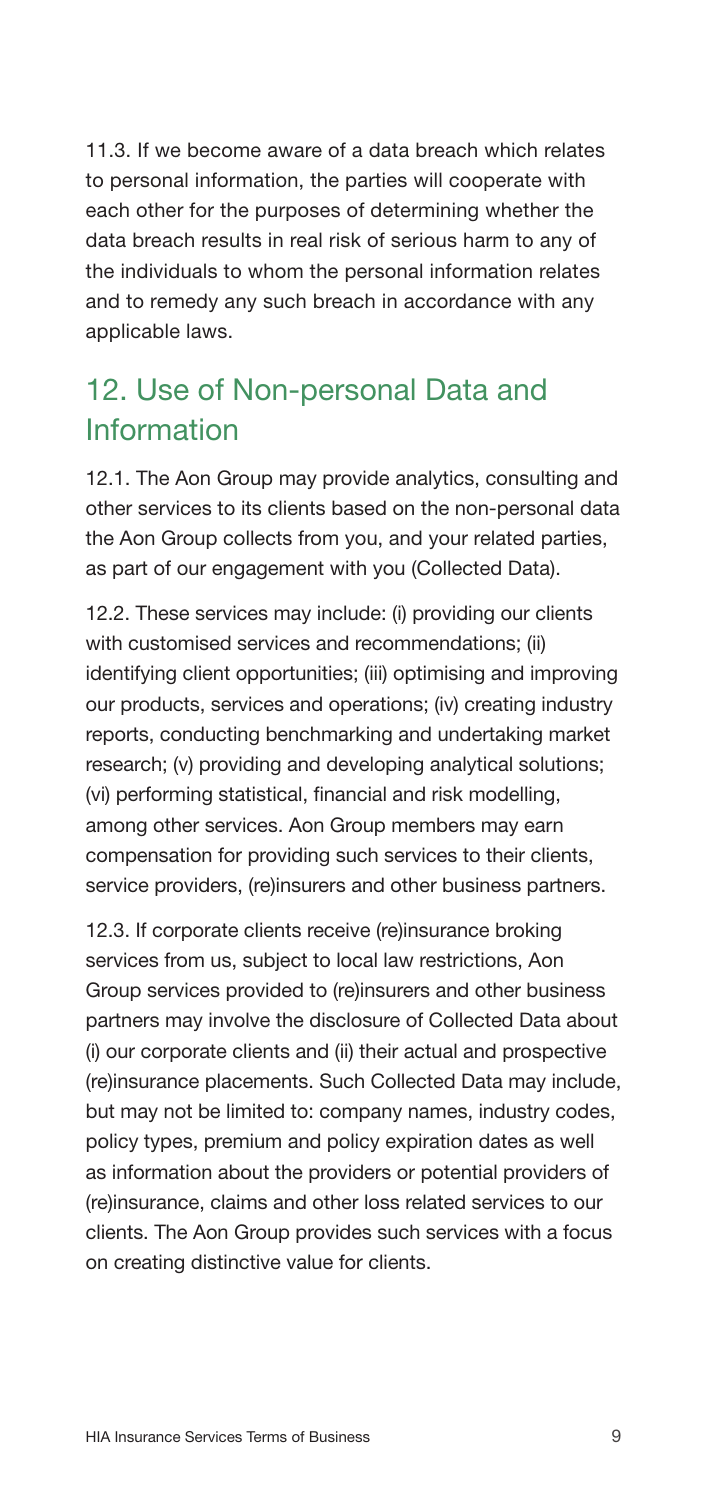12.4. The Aon Group may also disclose Collected Data to its service providers to perform certain analytics and other processing services on Aon's behalf. Such service providers are contractually restricted from using or disclosing Collected Data for any other purposes. Other contractual and operational safeguards are in place with all Aon Group service providers to protect the security of Collected Data. Due to the global nature of services provided by the Aon Group, information that the Aon Group receives may be transmitted, used, stored and otherwise processed outside the country where you submitted the information.

12.5. This "Use of Non-personal Data and Information" clause shall supersede conflicting provisions of any other agreements entered into between us, including but not limited to non-disclosure agreements, to the extent such agreement is inconsistent with this clause.

12.6. For the purpose of this clause, "Aon Group" means the Aon group of entities worldwide, being Aon PLC, Aon's ultimate parent company, and all its subsidiaries, related/associated companies, affiliates as well as joint ventures of such subsidiaries, related/associated companies and affiliates.

#### 13. HIAIS's File Retention Policy

13.1. We hold paperwork and correspondence regarding your risk and insurance matters for at least seven years. After this period, we will arrange for the file to be destroyed unless required by law. Please note that we will not consult you before destroying this information.

#### 14. Electronic Communication

14.1. We may correspond with you by electronic communications unless you instruct us not to do so. Electronic communications are not always secure and may be read, copied, lost or interfered with in transit. We are not responsible for any of the risks associated with electronic communication, including loss of data.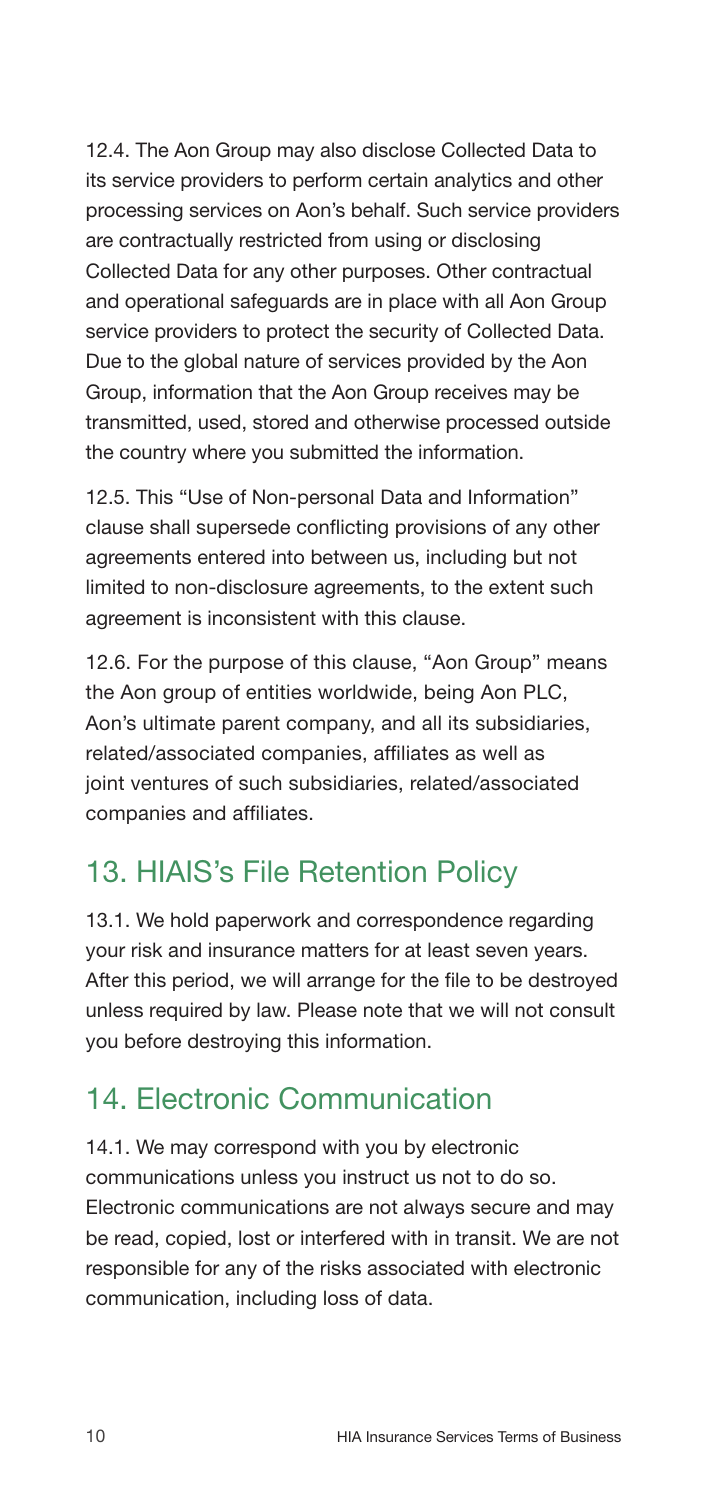#### 15. International Trade Sanctions

15.1. Aon follows a global policy regarding compliance with international trade sanctions laws (the TS Policy) including those administered in the United States by the Office of Foreign Asset Control (OFAC). Compliance with the TS Policy is mandatory for all Aon staff worldwide, and no exceptions to the TS Policy are permitted under any circumstances. In summary, the TS Policy may apply to certain transactions related to countries including Cuba, Syria, Crimea, Iran and North Korea (collectively known as Restricted Territories), restrictions under Australian sanctions regimes or designated or sanctioned parties. including OFAC Specially Designated Nationals (SDNs). The Restricted Territories under the TS Policy may be subject to change in line with international trade restrictions.

15.2. If you become aware that the risk you have insured or are proposing to insure through HIAIS:

- a. involves a Restricted Territory;
- b. involves a designated or sanctioned party (including a SDN or a designated person or entity under Australian law); or
- c. is otherwise subject to trade restrictions under applicable laws,

you must tell us immediately. Where we become aware that a transaction is contrary to the TS Policy, then we may not act with respect to a part of the transaction (whether it involves a placement, renewal, variation of insurance contract, payment, processing, advising, the handling of a claim or any other service) or at all.

## 16. Bribery and Corruption

16.1. We both agree to maintain appropriate policies and procedures designed to ensure that no acts of bribery or corruption will take place. Any breach of anti-bribery or corruption laws by either party will entitle the other party to terminate the Agreement immediately.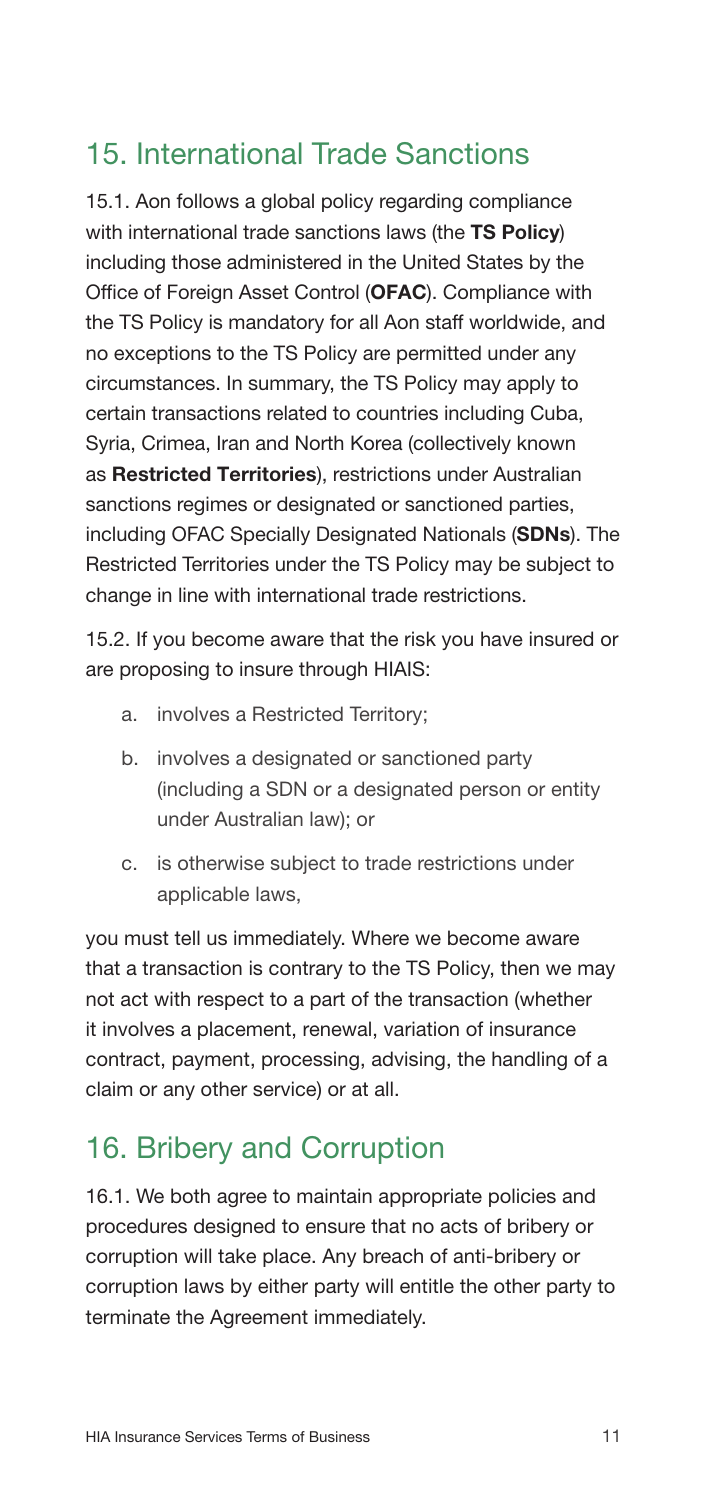# 17. Electronic Signatures

17.1. Where signatures are required to accept our Agreement, signatures may be provided in digital form (such as DocuSign™) or transmitted only by electronic means (such as via email confirmation, .PDF or facsimile).

# 18. General

18.1. Our Agreement sets out the entire agreement between us in relation to its subject matter. Our Agreement may be amended from time to time by agreement in writing with you. If any part of our Agreement is or becomes invalid, unlawful or unenforceable, it will be read down or interpreted and enforced to the extent permissible or if this is not possible, it will be severed and the remainder of our Agreement will remain unaffected. New South Wales law governs our Agreement and the courts of New South Wales have exclusive jurisdiction.

## About HIAIS

HIA Insurance Services Pty Ltd is an Authorised Representative (No 275925) of Aon Risk Services Australia Limited, a leading provider of insurance and risk services. It is part of the Aon Group, which is a global leader in the design and provision of insurance, reinsurance, risk and employee benefit services. Aon holds an Australian Financial Services Licence.

If you have any questions about our services or anything in this Agreement, please contact your HIAIS Client Relationship Manager or Aon Australia's head office in Sydney on 02 9253 7000.

Published by HIA Insurance Services Pty Ltd as an Authorised Representative (No 275925) of Aon Risk Services Australia Limited ABN 17 000 434 720 AFSL 241141.

Level 33, 201 Kent Street, Sydney, 2000 Phone (02) 9253 7000 or toll free 1300 659 266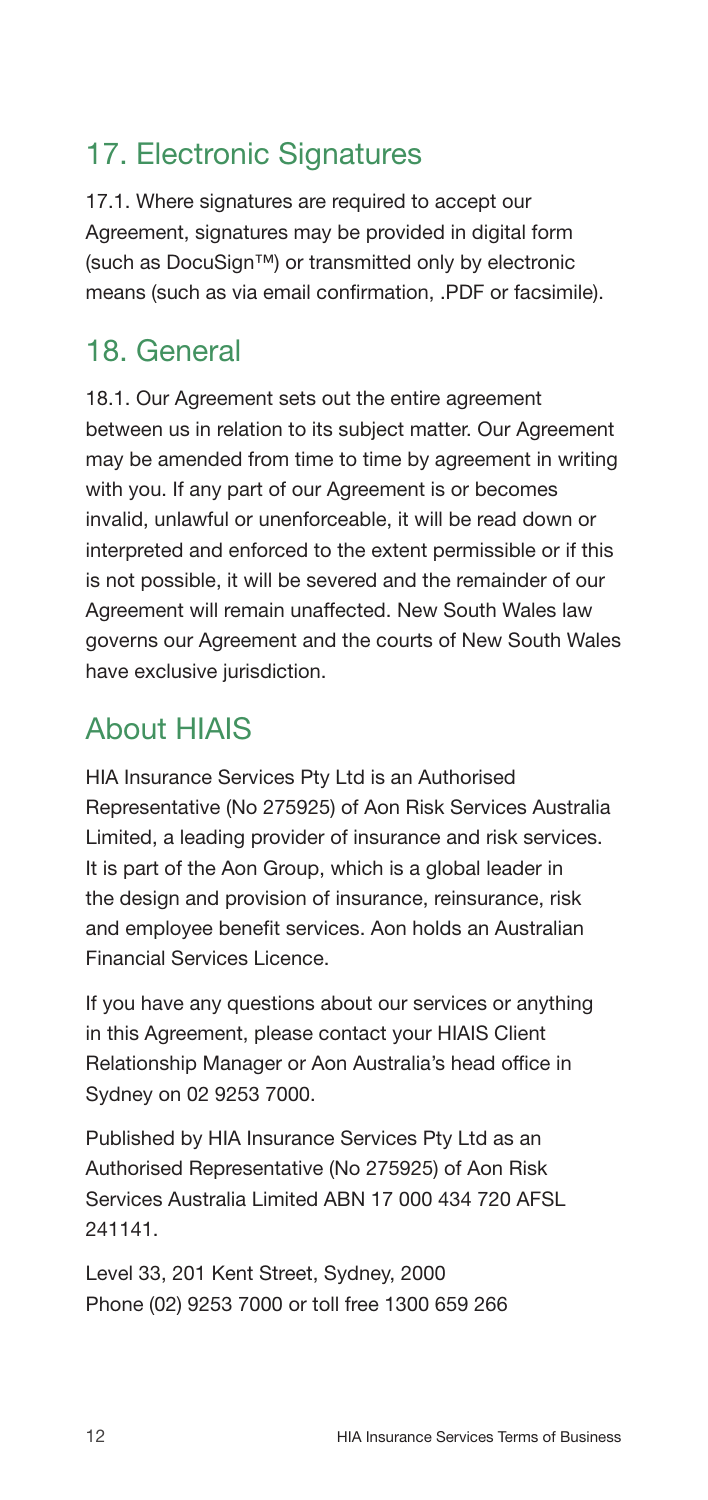# The Aon Privacy Notice

The Aon Group of companies has always valued the privacy of personal information. When Aon collect, use, disclose or handle personal information, Aon will be bound by the Privacy Act 1988 (Cth) (the 'Act'). This Notice is effective from 1 March 2016.

#### Why do we collect your personal information?

Aon collect personal information to offer, provide, manage and administer the many financial services and products we and our group of companies are involved in. These include insurance broking and claims management, risk management consulting, and other forms of insurance services (including underwriting of insurance products and reinsurance), employee benefits, premium financing, superannuation and investment advisory services. Aon may also collect personal information for the purpose of conducting analytics processes, to be able to develop and identify products and services that may interest you, to conduct market or customer satisfaction research or to develop, establish and administer alliances and other arrangements with other organisations in relation to the promotion, administration and use of our respective products and services.

Aon may collect information about you because we are required or authorised by law to collect it. There are laws and regulations that affect the provision of our many services and products (as more fully described in the Aon Australia Group Privacy Policy Statement ('Aon Privacy Statement')) and require us to collect certain personal information. These laws may include the *Anti-Money Laundering and Counter-Terrorism Financing Act 2006*  (Cth), *the Corporations Act 200*1 (Cth), t*he Superannuation Industry (Supervision) Act 1993* (Cth) and the *Insurance Contracts Act 1984* (Cth).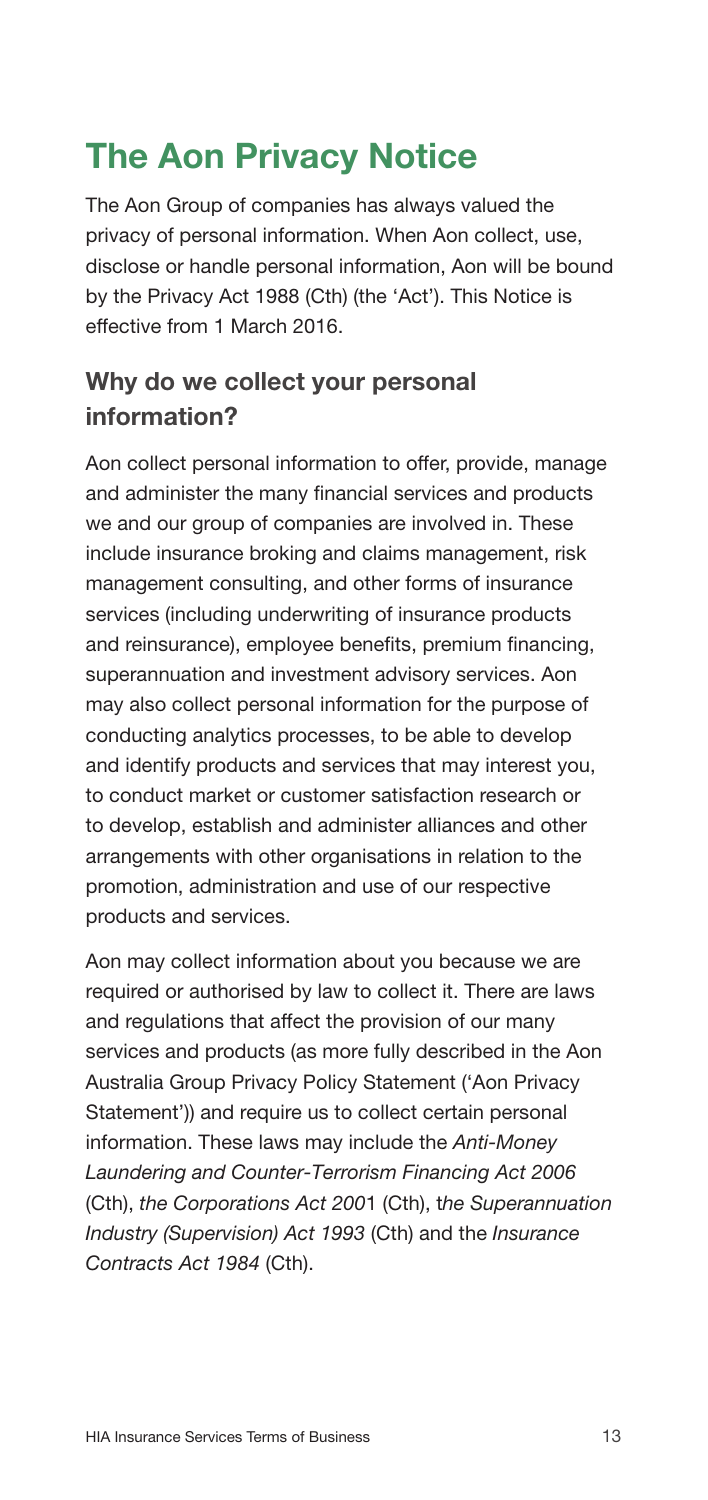#### How do we collect your personal information?

Aon will generally collect information directly from you or your agents, unless impracticable or unreasonable to do so. We may collect it from third parties such as our affiliates or employers, claims administrators, insurance companies, insurance brokers or agents, credit organisations, motor vehicle and driver licensing authorities, financial institutions, medical professionals, third parties who may be arranging insurance cover for a group that you are a part of, law enforcement, dispute resolution, statutory and regulatory bodies, marketing lists and industry databases, publicly available sources, etc.

We may also collect personal information from you through the use of cookies when you visit our websites. Cookies are commonly used to make websites work more efficiently, to enrich the user experience, and to serve advertisements based on past visits to the website. Aon makes use of them for those purposes. To prevent these activities, you need to adjust the settings on your browser to refuse all cookies.

Upon your request, we will take reasonable steps to let you know how we have sourced your personal information, unless it is obvious from the circumstances that you would know or would reasonably expect us to have the information (such as where we are dealing with your advisers).

When you give Aon personal information about other individuals, we rely on you to make them aware that you will or may provide their personal information to us, the types of third parties we may provide it to, the relevant purposes we and those third parties will use it for, and how they can access it. If it is sensitive information, we rely on you to have obtained their consent on these matters. If you have not done either of these things, you must tell us before you provide the relevant information.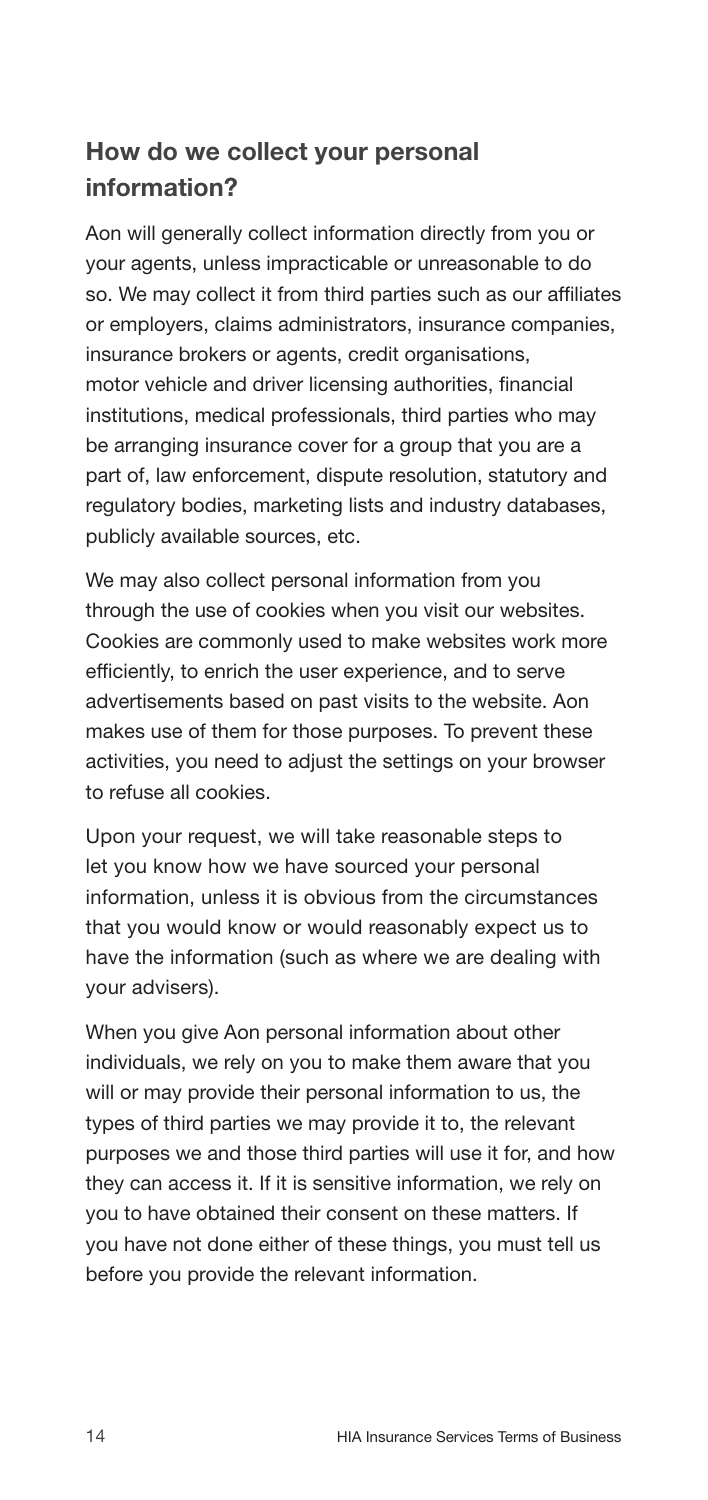#### What can happen if you don't provide us with your information?

If you do not provide the information we request, we or those involved with the provision of the service or product may not be able to provide the appropriate type or level of service or product.

#### To whom can we disclose your personal information?

Aon discloses personal information to third parties who we believe are necessary to assist us in providing the relevant services and products to our clients or to enable them to offer their products and services to you.

For instance, we disclose personal information to the relevant product provider and their representatives, our agents and contractors and related companies. We may also disclose your personal information to other parts of the Aon Group, both in Australia and overseas, for other purposes, such as analytics.

Where we arrange premium funding to help spread the cost of your insurance premiums over the year, Aon discloses personal information to the premium funder. Disclosure may also be made to any government, law enforcement, dispute resolution, statutory or regulatory bodies in any country, or as required by a country's laws. In addition to our affiliates, we may disclose personal information to third parties such as contractors, agents, suppliers and service providers.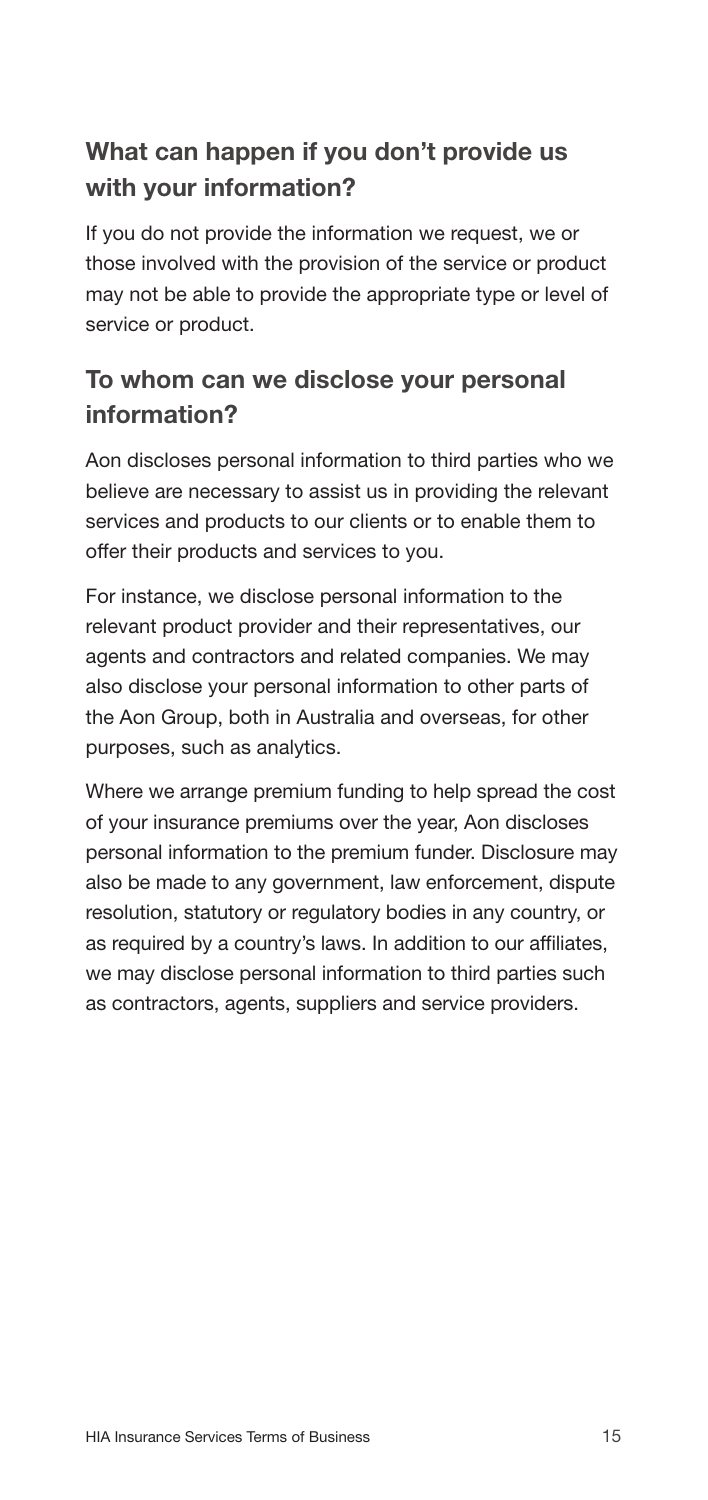These affiliates, members of the Aon Group and third parties may be based locally or they may be overseas, including but not limited to the United States of America, the United Kingdom, Ireland, India, Singapore and the Philippines. In circumstances where your personal information is disclosed overseas, Aon will generally take reasonable steps to ensure that we have arrangements in place with such parties that prevent them from using or disclosing personal information for any purposes other than our own. However, by providing your personal information to Aon, you acknowledge that we may not always be able to guarantee that overseas parties are subject to requirements similar to those contained in the Privacy Act and consent to the disclosure on that basis.

If you would like further information about whether your information will be disclosed to overseas recipients, please contact the Privacy Officer at [privacyofficer@aon.com](mailto:http://www.privacyofficer%40aon.com?subject=)

#### How can I access and correct my personal information or resolve my privacy issues?

If you wish to seek access to or correct the personal information we collected or disclosed about you, please telephone or email your Aon representative. The Aon Privacy Statement contains details about how to make a complaint about a breach of the Act and how we deal with complaints.

If you would like a copy of the Aon Privacy Statement, please telephone or email your Aon representative to request a copy, or access this at our website's privacy section at [http://www.aon.com.au/australia/legal/privacy](http://www.aon.com.au/australia/legal/privacy-policy.jsp )[policy.jsp](http://www.aon.com.au/australia/legal/privacy-policy.jsp )

You can choose not to receive product and service offerings from us (including product or service offerings from us on behalf of our affiliates and business partners) or related bodies, by contacting our Privacy Officer at [privacyofficer@aon.com](mailto:http://www.privacyofficer%40aon.com?subject=) or your Aon representative.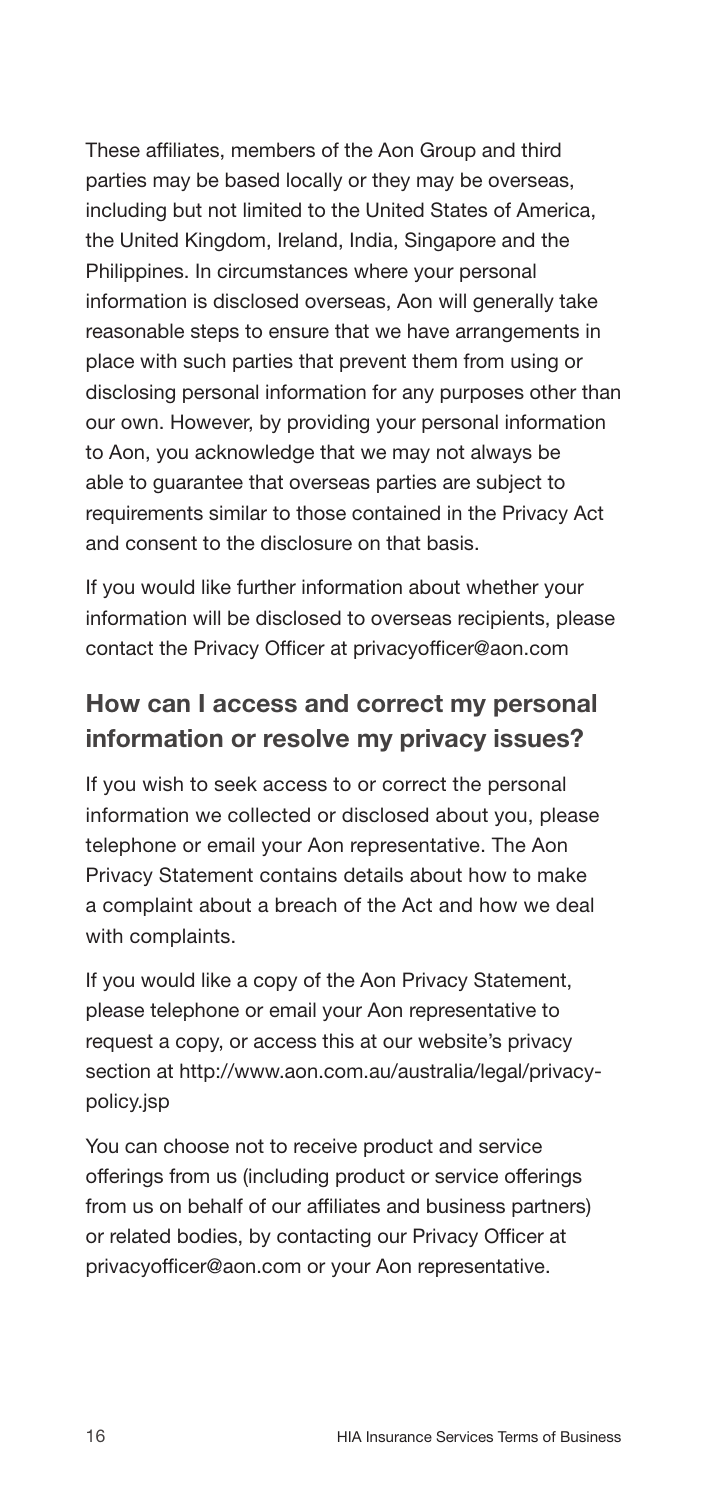#### Our contact details

The contact details for our Australian head office are as follows:

Address: Level 33, 201 Kent Street, Sydney NSW 2000 Switchboard: +61 2 9253 7000